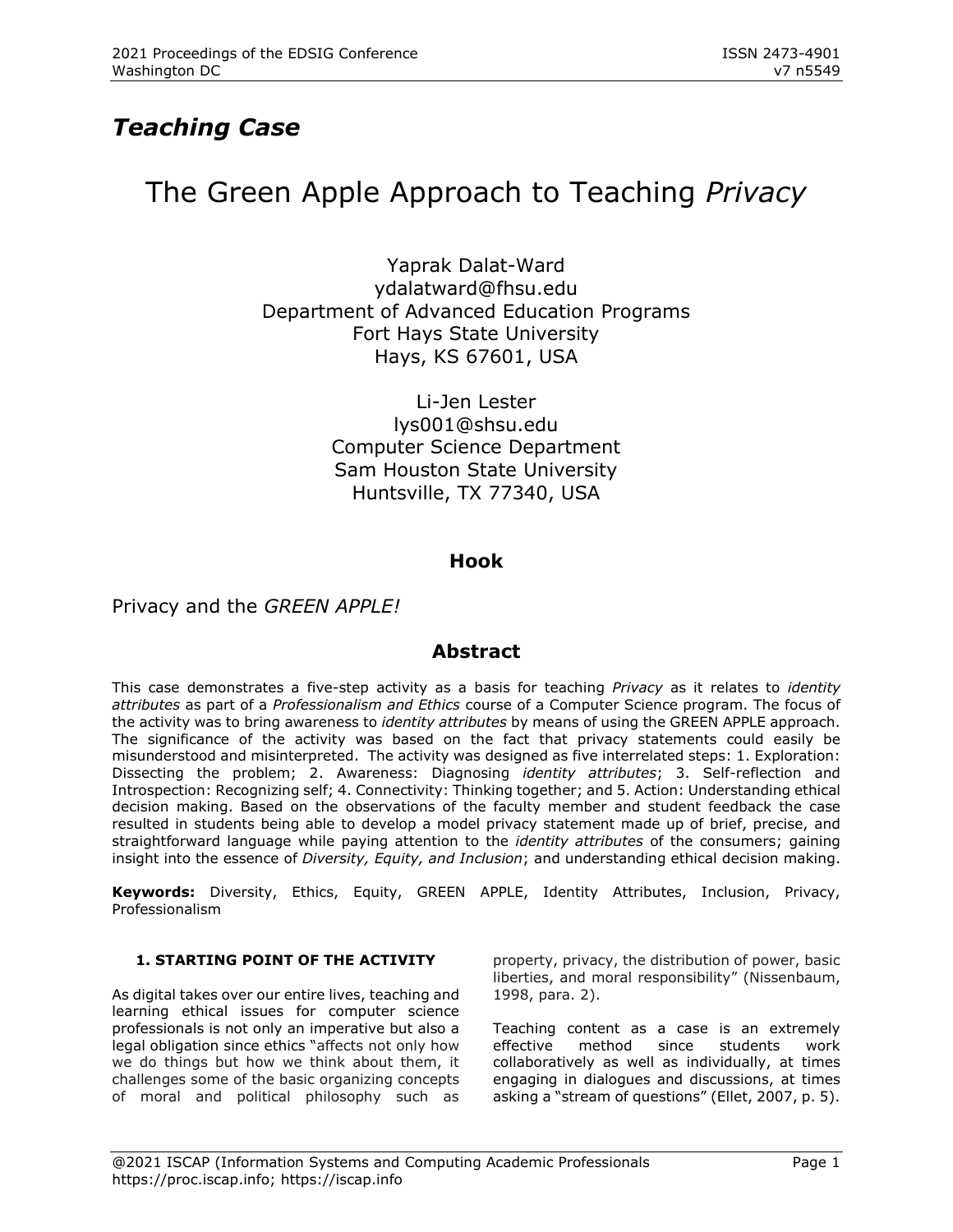and at times writing to "persuade the expert reader-all in a limited time" (Ellet, p. 5).

Tackling a real-life problem, in this case, *Privacy*; doing an "accurate causal analysis" of the problem (Ellet, 2007, p. 21); gaining insight; and being able to understand ethical decision making made up the core of this case (hereinafter the activity). The goal of the activity was to introduce the foundation of a unit, *Privacy*, of a Computer Science course entitled *Professionalism and Ethics* (Lester, 2021) and therefore, introduced *identity attributes* which also led to understanding the essence of *Diversity, Equity, and Inclusion* (DEI). This particular activity, however, did not cover the legal aspects of *Privacy*. Furthermore, the limited data collected during and after the unit served as instructional scaffolding and course improvement.

The five-step activity, developed by the faculty member, prepared students to think about the meaning of privacy, *identity attributes*, and to "interrupt the fear that results in discriminatory attitudes and action" (Miller, p. 2) and consider ethical decision making.

The required core course, *Professionalism and Ethics,* for a Computer Science Department at a state research university, was designed, and added to the curriculum not only to meet the internal accreditation requirements, and the Accreditation Board for Engineering and Technology (ABET) Accreditation requirements but also to prepare ethically sound IT professionals (ABET, n.d.).

The course syllabus identified the objective as" to examine the nature, need and value of wellformed ethical constructs within the digital forensics' profession" (Lester, 2021, p. 1). According to the faculty member teaching the *Privacy* unit, particularly as it relates to the comprehension of *identity attributes* and the fundamentals of DEI teachings, had two purposes. First, this approach not only met the internal program requirements regarding "developing ethical reasoning and/or ethical decision making" (Lester, 2021) but was also complementary to the ABET commitment to DEI (n.d.): "ABET staff, volunteers and leadership are committed to the principles of diversity, equity, and inclusion through global leadership in STEM education, incorporating the highest standards of professional integrity, dignity, fairness, justice and respect for everyone" (para.1). Second, understanding the ethical implications of *identity attributes* allowed students to have awareness, a solid foundation of DEI and be able to consider

the consequentialist aspects of their actions when making decisions personally and professionally.

### **2. THE ACTIVITY PREPARATION**

Since prior to immersing into an activity, providing students with the "what" "why" and "how" of the steps of the activity results in more effective learning, more motivation, and more engagement, the faculty member introduced the "what" "why" and "how" of the three essential areas which included: 1. Types of case situations, 2. choice navigation and guidelines, and 3. learning theory and skills.

### **Types of Case Situations**

In teaching a case, starting by introducing different types of case situations (*Problems*, *Decisions*, *Evaluations* and *Rules*) is fundamental as it provides a framework for learners to "help organize analysis" (Ellet, 2007, p. 20).

Teaching by means of a case also requires students to think deeply about the topics involved (Ellet) which is characterized by Marton and Säljö (1976) as an active engagement focusing on "*what* is learned, rather than differences in *how much* is learned" (p. 4), involving learner's "level of processing" and whether "the learner is engaged in *surface-level* or *deep-level processing*" (p. 4)*.* 

When students analyze a case according to Ellet (2007), students "give it meaning in relation to its key issues….the goal is to come to conclusions congruent with the reality of the case….communicate their thinking effectively" (p. 6). In addition, such cases offer meaningful learning which occurs when learning is active, constructive, intentional, authentic, and cooperative.

Because this particular activity was categorized as a *Problems* case (Ellet, 2007), it involved understanding the notion of *identity attributes* and decision making. It focused on "withholding judgement, curiosity about unfamiliarity and difference…[adopting] to the eyes of an explorer" (Miller, 2021, p. 2). In addition, the case reiterated the importance of "diversity of identities" and "stepping away from euphemism…to get more specific and accurate in our goals, which can lead to more substantive and accurate conversations and strategies" (Bolger, 2020, para. 14).

### **Choice Navigation and Guidelines**

Students were also required to "embark on the complex series of choices" (Duncan, Kim, &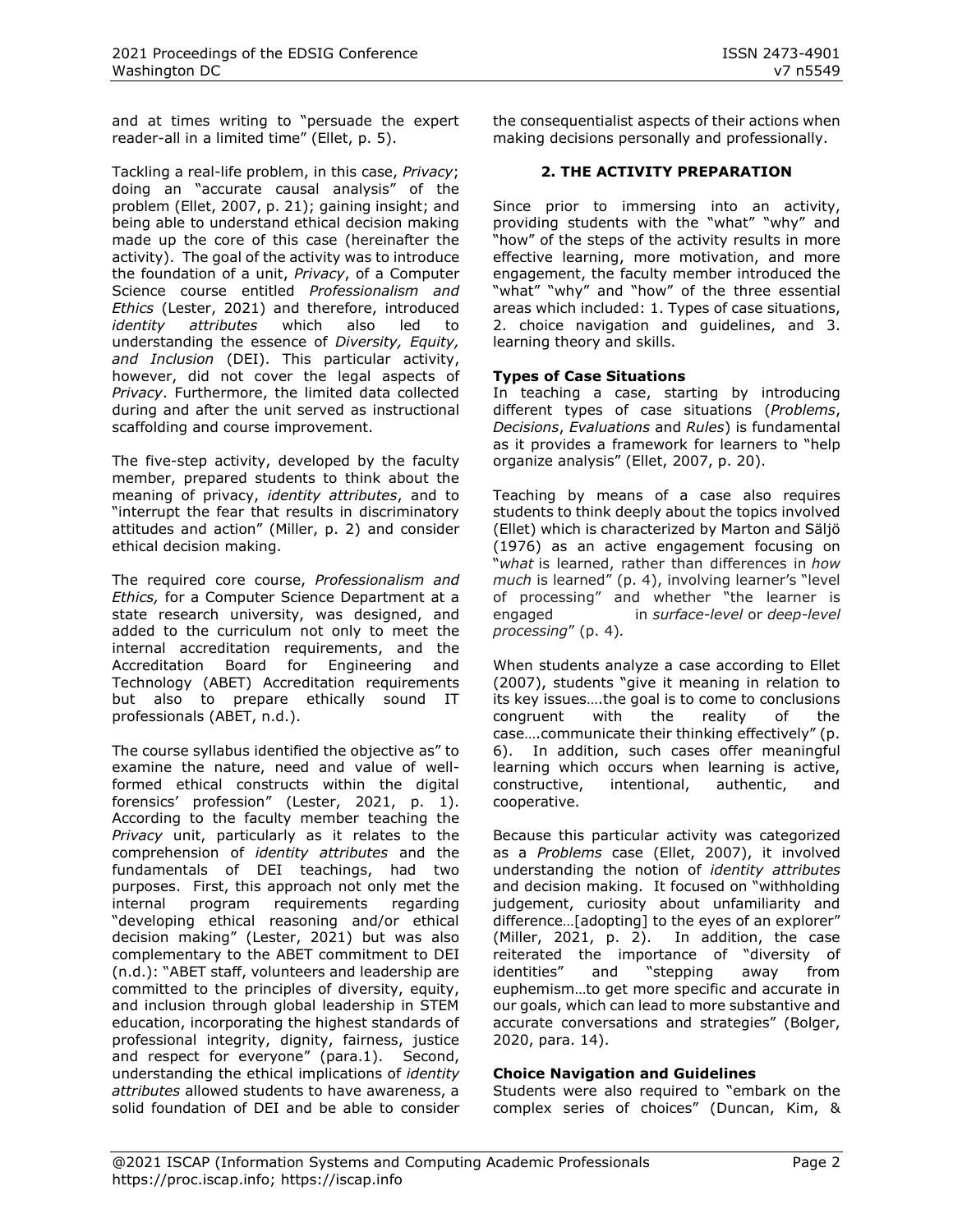Soman, 2021, pp.100-101) leading to ethical decision making, and therefore, needed a framework: "one practical approach to help individuals navigate complex choice environments is to provide them with guidelinesin particular, a roadmap to help them make.…decisions" (Duncan et al., p. 97). Since the goal of a framework is to allow students to "convert a complex goal choice into concrete actions" (Duncan et al., p. 99), these guidelines "provided [sic] *vocabulary* to deal with a particular situation and a set of choice…*expertdriven*, meaning they come from a credible source" (p. 99).

As a starting point, it was also essential to discuss the taxonomy of guidelines (*anchor*, *procedural*, *informational guidelines*) so students would start their learning with a strong foundation. The faculty member explained that this activity would fall under *anchor guidelines* as the purpose of was to "motivate users to take action and get started" (Duncan et al., p. 101).

Furthermore, understanding organizational "specific behavioral tendencies" (Duncan et al., p. 100) or behavioral change challenges, categorized as *compliance*, *switching*, *consumption* and *acceleration*, was also essential prior to the activity since "most organizations were [sic] fundamentally in the business of behavioral change" (Soman, 2021, p. 4).

### **Learning Theory and Skills**

It was also important to explain different learning experiences and what andragogy meant and what the learning theory entailed (Knowles, 1977).

First, since this case dealt with "experiential," "problem-solving," and understanding the "immediate value" (Knowles, 1977, p. 39) of *identity attributes* as well as pathway to DEI, according to the instructor, explaining the adult learning theory had benefits, providing the students with another layer of awareness of the meaning of "experiential," "problem-solving," and understanding the "immediate value" (Knowles, 1977, p. 39) of their learnings.

Second, such activities allow students to understand their positionality and requires additional skills such as self-reflection, critical thinking, synthesis, data driven decision making, engaging in difficult dialogues (dialogic dialogues) and discussions, question formation, causal analysis, being able to collaborate. These skills were introduced by previous activities earlier in the course and made it easier for students to anticipate the expected challenges in this particular unit, *Privacy*.

Third, since the activity involved both individual as well as group work, it was important to emphasize what individual and collective learning entailed: "individual learning is tightly coupled with how the collectively created knowledge evolves. Individuals learn more if a shared understanding is created in the group" [\(Ley,](http://results.learning-layers.eu/authors/#tobias-ley) Seitlinger, [Dennerlein,](http://results.learning-layers.eu/authors/#sebastian-dennerlein) [Treasure-](http://results.learning-layers.eu/authors/#tamsin-treasure-jones)

[Jones,](http://results.learning-layers.eu/authors/#tamsin-treasure-jones) [Santos,](http://results.learning-layers.eu/authors/#patricia-santos) [Lex,](http://results.learning-layers.eu/authors/#elisabeth-lex) & [Kowald](http://results.learning-layers.eu/authors/#dominik-kowald) (2016, para. 3).

Fourth, students were reminded from their previous work how these activities could be productive when engaged in both discussions and dialogues. According to Isaacs (1999) "we both need discussion and dialogue" (p. 45). While "*discussion* is about making a decision…*Dialogue*  is about exploring the nature of choice…evoking insights, which is a way of reordering our knowledge-particularly the taken-for-granted assumptions that people bring to the table" (p. 45). Furthermore, "a dialogue not only raises the level of shared thinking it impacts how people act, and in particular, how they because act together" (Isaacs, 1999, p. 22). Majority of the activities in this course required dialogical dialogues or difficult dialogues regarding sensitive topics so prior to this activity, students already knew how to conduct "difficult" conversations and were aware that these conversations were "learning conversations" (Stone, Patton, Heen, & Fisher, 1999, p. 16) not a place to "deliver a message" (p. 16). Since this particular activity also required discussions on sensitive topics such as identity, emotions, feelings, private issues, students were reminded to refrain from making assumptions and work towards openness and information sharing.

### **3. THE ACTIVITY**

The course *Professionalism and Ethics* was a requirement for all Computer Science program students and covered units including *Ethics*, *Intellectual Property,* Privacy, and *Internet of Things*. The teaching of the unit entitled *Privacy* followed the teachings of *Ethics* and *Intellectual Property*.

With 25 undergraduate students, the purpose of the five-step activity served as a starting point for students to gain deeper insights into *identity attributes* and understanding the ethical implications of *Privacy*. The role of the faculty was to provide guidance, direction, explanation of the process as well as act as a facilitator to monitor and guide group discussions.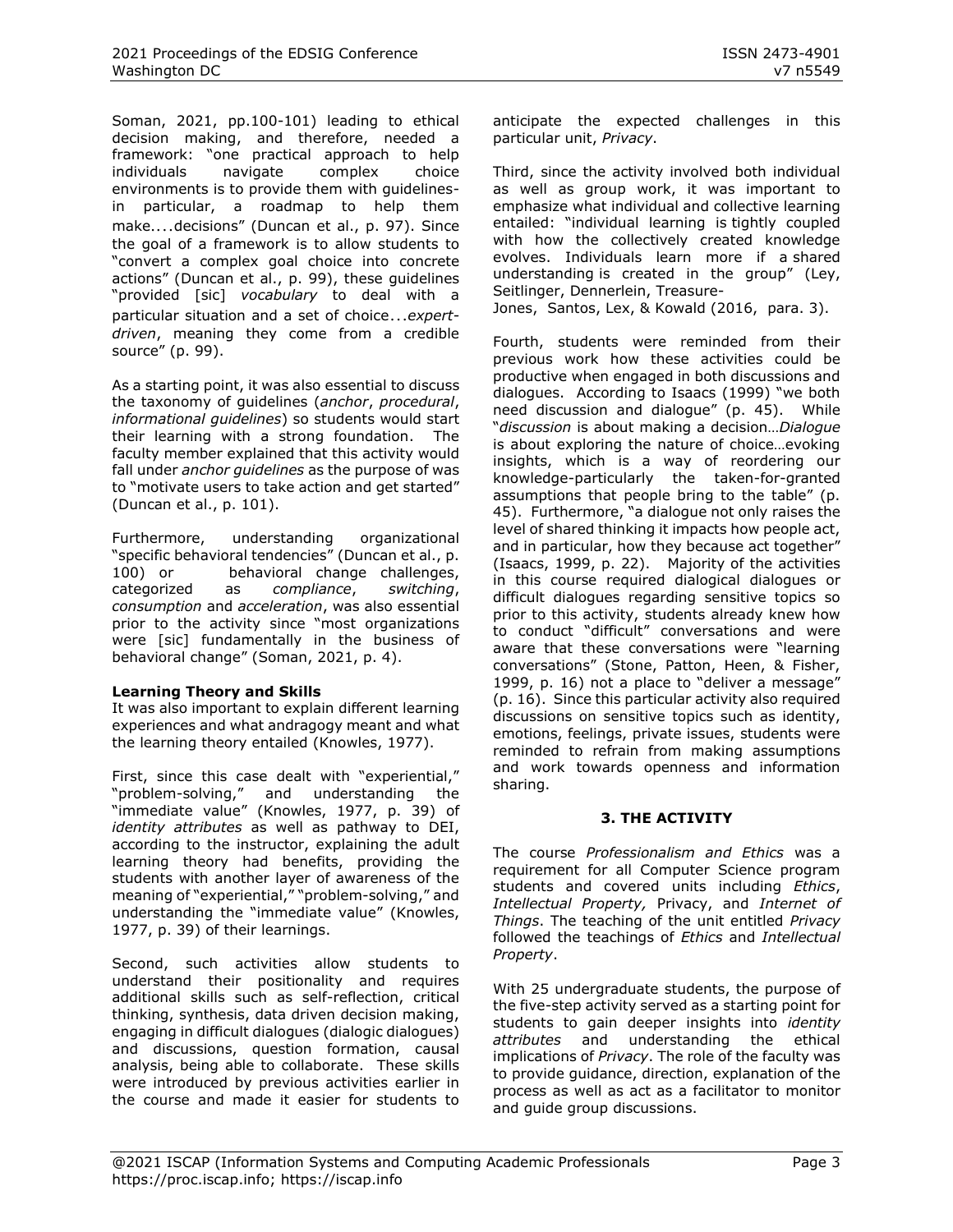#### **Summary of the Step-by-Step Activity**

While the first step allowed students to recognize and dissect the challenges related to real-like privacy statements, the second step was about the anonymous online GREEN APPLE (Miller, 2021) survey. The acronym GREEN APPLE represented the initials of the following *identity attributes*: "**g**ender identity, **r**eligion, **e**thnicity and race, **e**conomic class/socioeconomic status, **n**ame/family, **a**ge, **p**lace, **p**erception of belonging, and **e**xceptionality" (Miller, p. 3). As part of the third step, students self-reflected on their own survey results and discussed the results with the faculty member which helped them recognize their positionality in relation to different *identity attributes* vis-a vis privacy.

#### **Table 1. Summary of the activity**

| <b>Summary of the Five-Step Activity</b>                                    |                                                                                                                                   |                                              |
|-----------------------------------------------------------------------------|-----------------------------------------------------------------------------------------------------------------------------------|----------------------------------------------|
| Step 1.<br><b>Exploration</b><br>Dissecting the<br>problem                  | Students decipher<br>the privacy<br>statements of real<br>businesses                                                              | Group<br>work                                |
| Step 2.<br><b>Awareness</b><br>Diagnosing<br>identity                       | Students<br>individually take<br>the anonymous<br>online survey,<br><b>GRFFN APPI F</b>                                           | Individual<br>and group<br>work              |
| attributes                                                                  | faculty member<br>discusses the<br><i>identity attributes</i>                                                                     | faculty<br>member<br>led class<br>discussion |
| Step 3. Self-<br>reflection and<br><b>Introspection</b><br>Recognizing self | Students reflect on<br>their own<br>identities, behavior<br>choices                                                               | <b>Individual</b><br>work                    |
| Step 4.<br><b>Connectivity</b><br>Thinking<br>together                      | Students engage in<br>dialogues and<br>discussions,<br>exploring insights,<br>alternatives                                        | Group<br>work                                |
| <b>Step 5. Action</b><br>Understanding<br>ethical decision<br>making        | Students consider<br>the moral<br>implications<br>regarding<br>right/wrong and<br>qood/bad and<br>create a model<br>privacy label | Individual<br>and group<br>work              |

The fourth step was to engage in difficult dialogues and discussions with other students regarding their findings. As students had already been practicing dialogical dialogues during the first two units of the course, this step allowed them to explore insights and reorder thoughts (Isaacs, 1999). Each group had assigned their members roles including the role of moderator, note-taker, timekeeper, and material collectors to engage in a discussion format. Once the students gained deeper insights into various perspectives on *identity attributes*, they were able to proceed to the fifth step. Similar to food nutrition facts sheet and considering what is ethically right/wrong; and good/bad, students created a model privacy label made up pf clear text leaving no place for ambiguity and/or misinterpretation. Details of the activity are shown in Table 1.

Student reflections on *identity attributes* became the building block in understanding the essentials of DEI. The authors would like to note that this activity does not claim to teach DEI, but by introducing "**G**ender identity, **R**eligion, **E**thnicity and race, **E**conomic class/socioeconomic status, **N**ame/family, **A**ge, **P**lace, **P**erception of belonging, and **E**xceptionality" (Miller, p. 3), it provides the fundamentals of what DEI entails.

## **Details of the Step-by-Step Activity**

*Step 1. Exploration: Dissecting the Problem.*  This step required students to work in groups and explore the facts and identify problems related to *Privacy*. Since a real-life proof was needed, the faculty member turned to real-life business privacy statements regarding software, application, apps, and devices of major tech companies leading students to "reasoning and evidence" (Ellet, 2007, p. 8).

The selected official sites as examples for group discussions included Apple, Facebook, Google, and Microsoft. Being exposed to real-life business texts, students were able to carefully review, critique, and analyze as well as to compare and confirm the outcomes of the problem. Connecting to real world problems better prepared them to question what was ethically good and bad; and right and wrong.

At this stage once the statements were shared on the screen, in groups, the students were asked to analyze the language of the statements. The faculty member prepared students to act like qualitative researchers and decipher these statements using linguistic *inquiry* (Guest, MacQueen, & Namey, 2012). Each and every word was analyzed paying attention to key-wordin-context (KWIC) as part of *thematic analysis* (Guest, MacQueen, & Namey). When students reviewed the privacy statements, the following challenges were identified: 1) these texts were lengthy, 2) these texts displayed legal terms which were unclear to lay people; 3) the style of these texts were difficult to understand; and 4) the personal data protection sections and options were difficult to identify.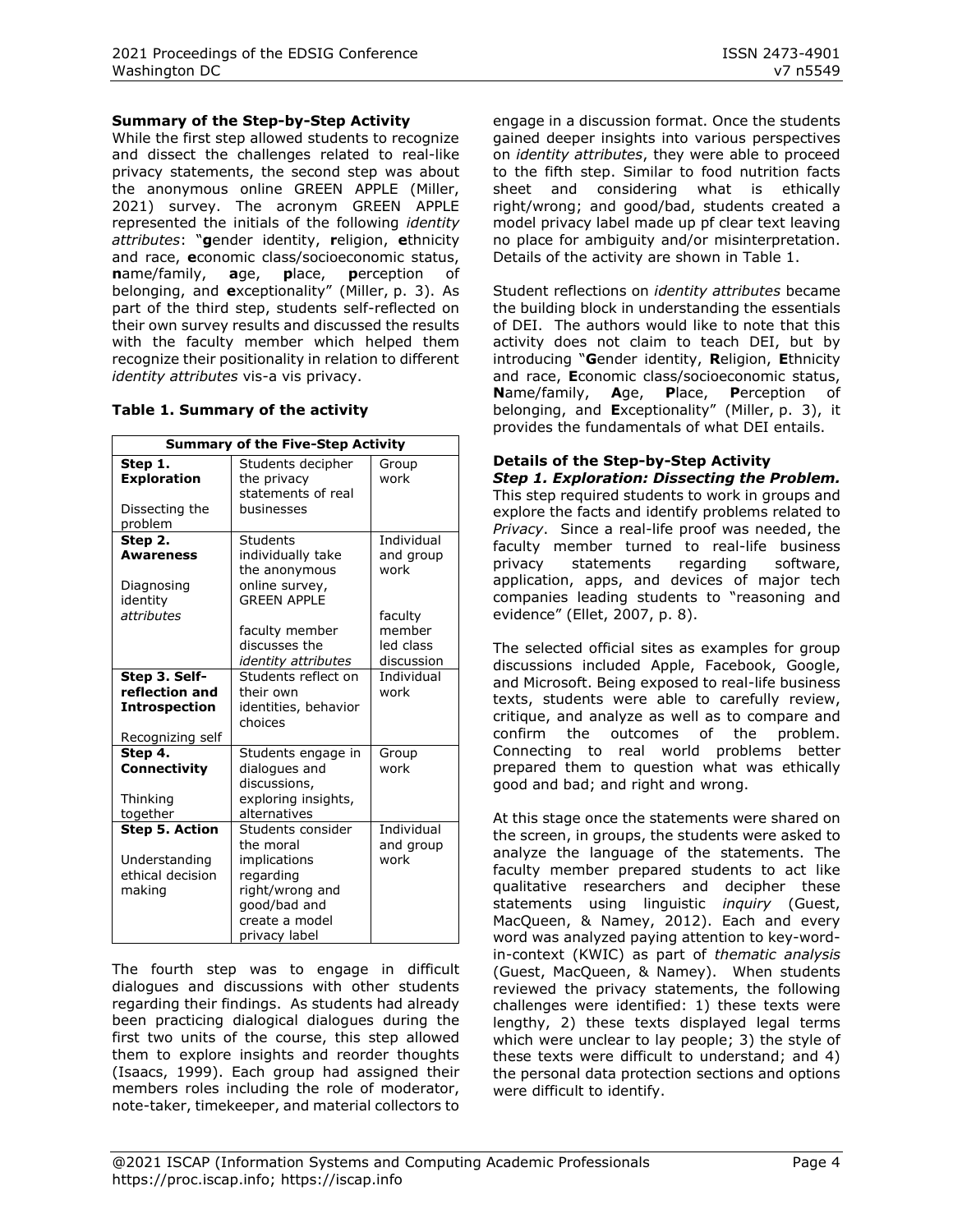Once the students identified the problems with the authentic *Privacy* statements defined as "a significant outcome…something important…but we don't know why" (Ellet, 2007, p. 21), they had to make choices, decide, and evaluate "the worth, value, or effectiveness" (p. 23) of appropriate criteria so they could create an ideal format which would assist in the consumers' understanding and precaution.

*Step 2. Awareness: Diagnosing Identity*  Attributes. To be able to create criteria for an ideal format, working individually and in groups, students completed the second step which involved diagnosing their *identity attributes* through an online survey. The survey was based on the acronym GREEN APPLE which was developed to build culturally responsive communities by Donna L. Miller (2021) and represented the following 10 *identity attributes*: **G**ender, **R**eligion, **E**thnicity & **R**ace, **E**conomic Class/Socioeconomic Status, **N**ame/Family, **A**ge, **P**lace (geography, national territory), **P**erception of Belonging, **L**anguage, and **E**xceptionality, whether gifted or challenged (Miller, p. 3).

For this step, first, students were required to work individually to respond to an anonymous online survey called, GREEN APPLE (see Appendix A). The survey analysis and charts were then used individually and anonymously as well as shared and discussed (involving the instructor) in the class to understand the differences and the importance of each attribute.

Using GREEN APPLE allowed students to become aware of issues related to DEI, respecting the privacy of others with an open mindset, and being able to have difficult conversations in a culturally responsive community.

*Step 3. Self-reflection and Introspection: Recognizing Self.* Regarding the findings of the survey, the faculty member first shared the two definitions of self-reflection. The first was defined by Overgaard (2008): "A sense of self is a collection of schemata regarding one's abilities, traits and attitudes that guides our behaviours, choices and social interactions followed by the definition of *introspection* which is believed to be a reflexive, metacognitive process, attending to or thinking about oneself or what is currently being experienced by oneself" (p. 4953). The second shared definition was by Johnston, Baxter, Wilder, Pipe, Heiserman, and Prigatano (2002): "The accuracy of one's sense of self will impact ability to function effectively in the world" (p. 1808). Once the term was defined, the students were directed to "consciously reflect on…sense of self….an important aspect of self‐ awareness" (Johnston, et al., p. 1808). Based on the findings of the individual surveys, students reached an understanding that human identities were fundamental to understand the ethical implications of privacy entailed. These attributes brought awareness to students regarding "respecting privacy of others" with an open mindset.

*Step 4. Connectivity: Thinking Together.*  Once a context was created, students were able to engage in dialogues and discussions. Due to their experience in other unit activities the course covered, they knew how to withhold judgment and due to the sensitivity of the survey, they were instructed to refrain from drawing conclusions that may not be accurate (Argyris, 1990). Students were instructed to be open and were encouraged to exercise curiosity when discussing their findings. These interactions led to a better understanding of diverse identities and the importance of building and sustaining culturally responsive communities.

*Step 5. Action: Understanding Ethical Decision Making.* As a final step, following the intense dialogues and discussions, the students were asked to implement their learnings. They worked individually as well as in group to select an *Internet of Things* device and create a model privacy label. The privacy label was required to list the privacy attributes which would be protected and/or to be used based on the findings from the GREEN APPLE results. Similar to food nutrition facts sheet and considering what is ethically right/wrong; and good/bad, students created a clear text. All ambiguous phrases were avoided, leaving no room for misunderstanding and/or misinterpretation. This step re-iterated the students' learnings regarding how to interact with diversity, respect others' privacy, and stay open-minded to accept the differences.

### **4. INSIGHTS**

### **Summary of Data Collected**

The goal of collecting data during certain steps of the activity as well as after the activity was for instructional scaffolding; for students to have a deeper understanding of the value of the activity; and for course improvement.

First, the online GREEN APPLE survey data, collected during *Step 2.Awareness: Diagnosing Identity Attributes* provided a detailed picture on student perceptions on *identity attributes*. Presenting the findings of the survey to students during *Step 3. Self-reflection and Introspection:*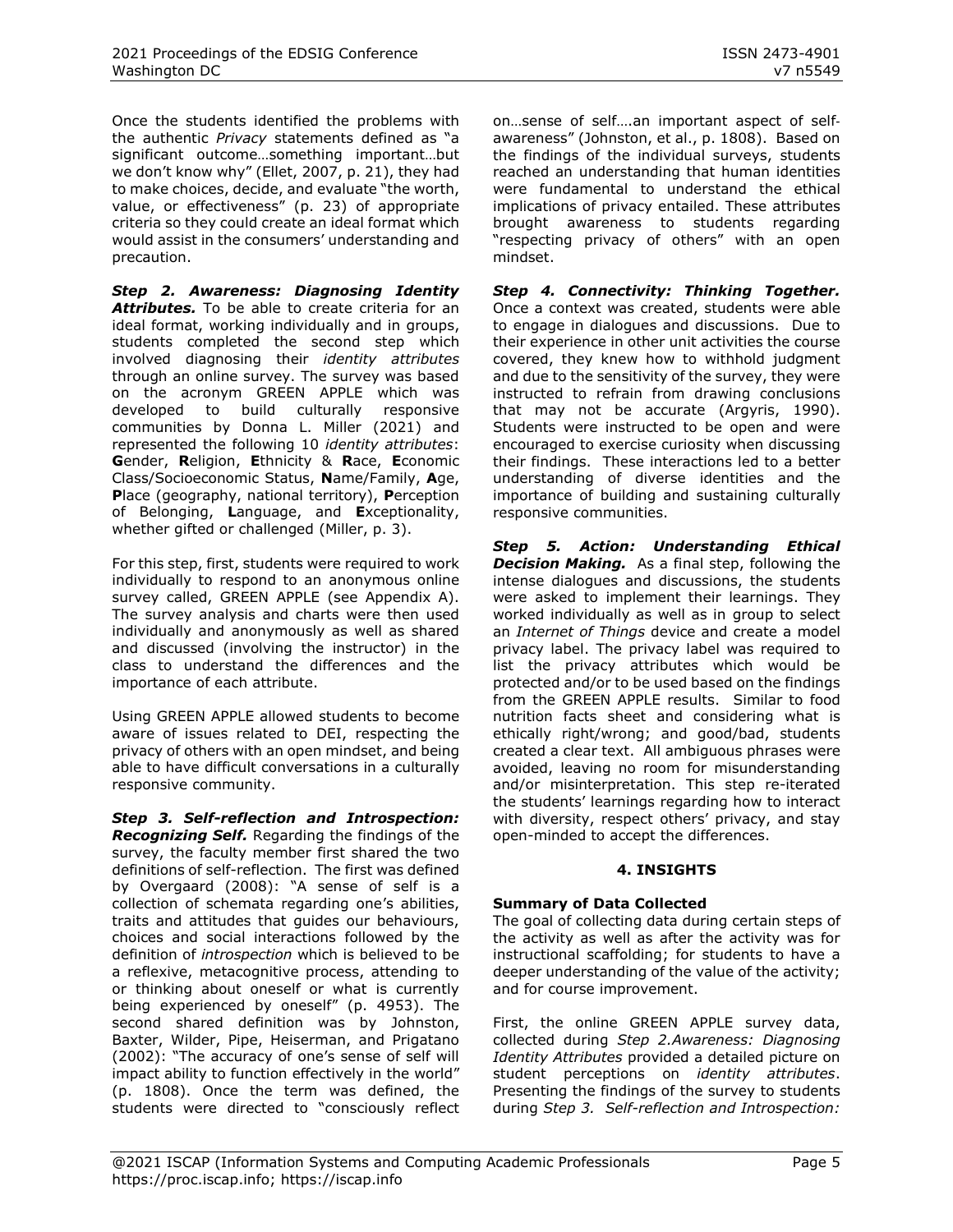*Recognizing Self,* not only brought awareness to *identity attributes* related to privacy but also served as the foundation for the student discussions, dialogues, paving the way for difficult conversations as part of *Step 4. Connectivity*.

Second, the observations of the faculty member during *Step 5. Action:* served as valuable feedback regarding the implementation of student learnings. Observations revealed that students were able to take their learnings and create successful statements as part of the activity.

Third, upon completing the entire activity, additional data collected were reflections of students which provided a deeper understanding of what students felt. In addition, these narratives provided positive feedback. Once these reflections were completed, an immediate visual presentation, made up of the most commonly used words in reflections was displayed. This virtual picture of words resulted in better understanding of the fundamentals of DEI.

### **The GREEN APPLE Survey Data**

Once the students completed *Step 2. Awareness: Diagnosing Identity Attributes* by taking an online survey, their attributes were ranked as indicated in Table 2.

### **Table 2. Survey findings**

| Item as the Top 3 Most Private Attribute      |  |     |
|-----------------------------------------------|--|-----|
| Economic Class/Socioeconomic Status           |  | 83% |
| Religion                                      |  | 48% |
| Place (geography, national territory)         |  | 39% |
| Exceptionality - whether gifted or challenged |  | 30% |
| Perception of Belonging                       |  | 26% |
| Age                                           |  | 26% |
| Name/Family                                   |  | 22% |
| <b>Ethnicity and Race</b>                     |  | 17% |
| Gender Identity                               |  | 9%  |
| Language (discourse community)                |  | 0%  |

The top three ranked attributes were as follows: The "**E**conomic Class/Socioeconomic Statue" (one of the acronyms in GRE**E**N) was the top ranked attribute followed by "**R**eligion" being ranked as second, and "**P**lace (geography, national territory)" being ranked as third.

These findings became the center of *Step 3. Selfreflection and Introspection: Recognizing Self.*  The findings brought awareness to *identity attributes* related to privacy and served as the foundation for the student discussions, dialogues as part of *Step 4. Connectivity*. During the discussions and dialogues many students indicated that they were highly surprised to learn that certain attributes which were considered "private" and "not to be revealed in public" were ranked as top private attributes.

### **GREEN APPLE Student Reflections**

Once the five-step activity was completed, it was important to collect an additional set of textual data by means of student reflections as a follow up. The goal was to gain a deeper understanding of student awareness and learnings regarding fundamentals of DEI as a result of the activity.

Students were asked to review the GREEN APPLE survey findings of the top ranked three attributes including **G**ender, **R**eligion, and **E**thnicity and **R**ace presented as charts. The students were instructed to describe their experience regarding DEI in a minimum of 60 words (see Appendix B).

Based on these reflections, the common points shared by students were similar. The following selected texts represented to overall perceptions:

Student 1: "What I learned about Diversity, Equity, and Inclusion by completing this exercise was that not everyone has the same values about what should be private and what should not. I think that we should learn to accept each other's differences and not view another person differently because of it. In the work industry, you will never fully know what is "too private" of another person, so it is important to avoid asking them questions about these personal matters and above all,*respect them as a person*."

Student 2: "I learned that all people, regardless of their abilities, disabilities, or health care needs, have the right to be respected and appreciated as valuable members of their communities."

Student 3: "Our class' beliefs all differ and certain information is not to be shared and should be kept private while other members may believe the complete opposite. This is the equality and inclusion aspect of the Green Apple exercise."

Rather than a lengthy thematic analysis, it was important to view and share the preliminary visualization of the most commonly used words in the narratives which led to the creation of a visualization by means of "Wordle" (Viégas, Wattenberg, & Feinberg, 2009) as indicated in Figure 1.

As indicated in Figure 1, the most commonly used words included **P**eople, **P**rivate, **E**thnicity, **R**ace,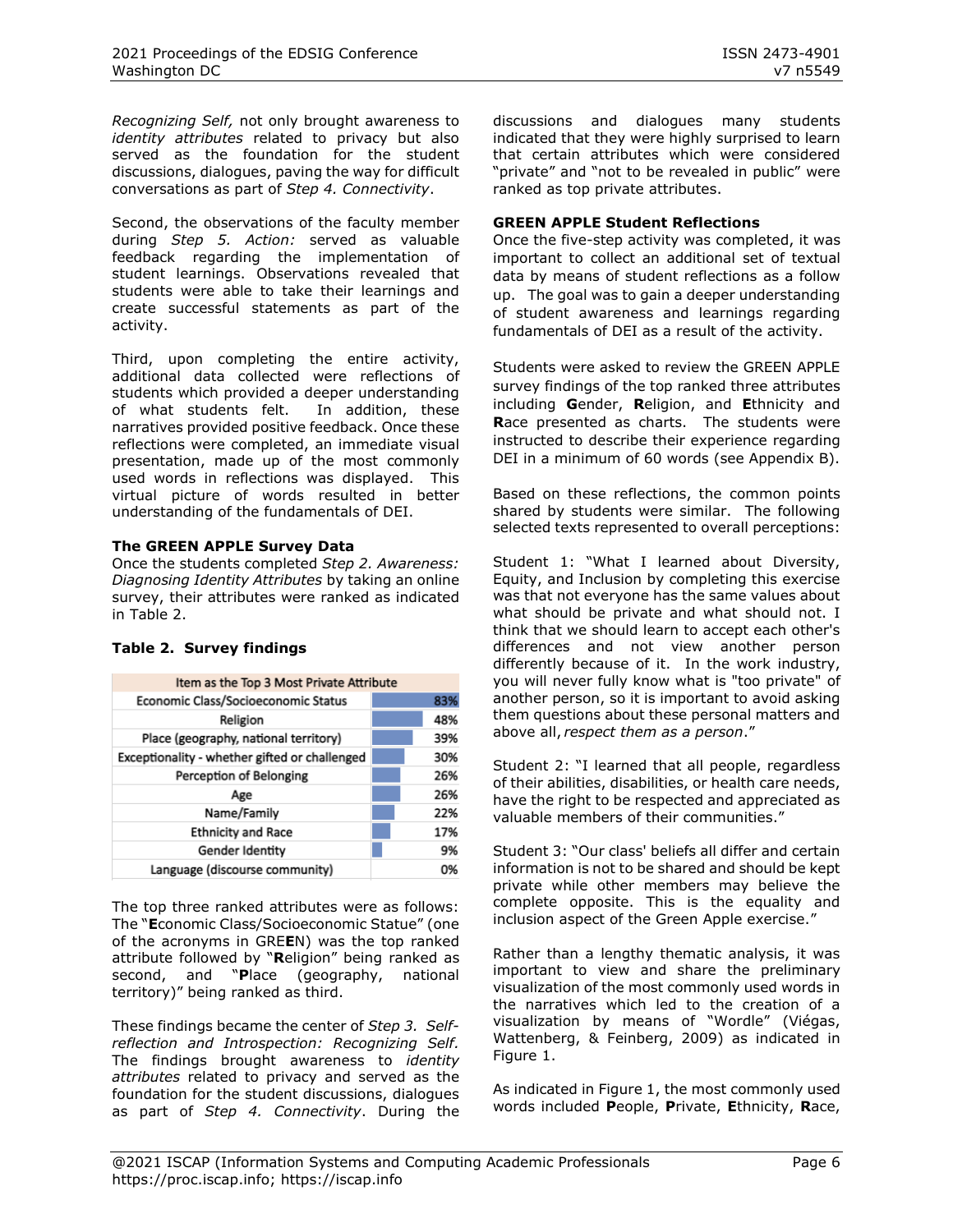**G**ender, **R**eligion…etc. The word "learned" was also noteworthy. Students became more aware of these *identity attributes* and understood what each attribute meant and what ethical decision making entailed.



Figure 1. The most commonly used words

### **Instructor Observations on Step 5: Action**

Through the final step of the activity, *Step 5: Action*, the faculty member observed that the students had no difficulty in creating their own privacy labels by focusing on *identity attributes* while designing the privacy statement of their chosen device for Internet of Things (See Figure 2 and Figure 3).

| <b>Security Facts</b><br>1 serving per customer<br><b>Serving size varies</b>                                                                                                                                |                   |  |
|--------------------------------------------------------------------------------------------------------------------------------------------------------------------------------------------------------------|-------------------|--|
| Amount per serving<br>Total Security 100                                                                                                                                                                     | % Security Value* |  |
| <b>Critical Information</b>                                                                                                                                                                                  | 80%               |  |
| <b>Full Name</b>                                                                                                                                                                                             | 50%               |  |
| Date of Birth                                                                                                                                                                                                | 85%               |  |
| <b>Physical Address</b>                                                                                                                                                                                      | 65%               |  |
| <b>Social Security Number</b>                                                                                                                                                                                | 95%               |  |
| <b>Phone Number</b>                                                                                                                                                                                          | 20%               |  |
| <b>Online Transaction History</b>                                                                                                                                                                            | 95%               |  |
| <b>Online Search History</b>                                                                                                                                                                                 | 10%               |  |
| <b>Personal IP Address</b>                                                                                                                                                                                   | 50%               |  |
| * The % Security Value (SV) tell you how much effort is put<br>into the overall security of the each respective category of<br>data, where 100% is maximum security and 0% is<br>completely open/vulnerable. |                   |  |

Figure 2. Privacy Label Example A

In sum, through this activity, the students shared their awareness of *identity attributes* and the foundation of DEI and the importance of accepting and respecting others no matter what GREEN APPLE attributes they would encounter.

Terms and Conditions of using our Medical Insurance Company Software Note values are on a scale of 0%-100% ACY 100% means you give up all of your privacy, 0% means you keep all of your p TED HERE ARE 100% S

Figure 3. Privacy Label Example B

doing to remedy it, and what information of yours may have been<br>Sponsored by: Insert a list of sponsors with the sponsors being ord

### **5. RESULTS**

The experience of teaching an activity such as this one revealed that students would become aware of their moral obligations and understand the ethical implications of their actions whether in cyberspace or a face-to-face environment. These types of cases empower students to think and act in a way that questions what is ethically good and bad; and right and wrong.

To conclude this case, one student summarized the value of the activity: "This exercise highlighted some key topics that some people may find uncomfortable to disclose and thus should be avoided to maintain a healthy work environment... Diversity is a good thing within people but should not be a factor in any decision. Making a decision from this would be unfair and impartial."

This activity or similar activities which promote understanding of the essentials of DEI and culturally responsive environments can serve as game changer not only for IT students but all students, preparing them for the constantly disrupted global economy.

### **6. RECOMMENDATIONS**

The purpose of this paper was to describe an activity designed to teach *Privacy.* The goal of collecting limited data was to enable students to move through the steps of the activity which eventually, resulted in students' better understanding of the topic *Privacy*.

The data also provided the faculty member with a "deep understanding of both the nature of learning and the conditions in which it is likely to flourish" (Bain, 2004, p. 84). Moreover, "because the methods work in helping students achieve,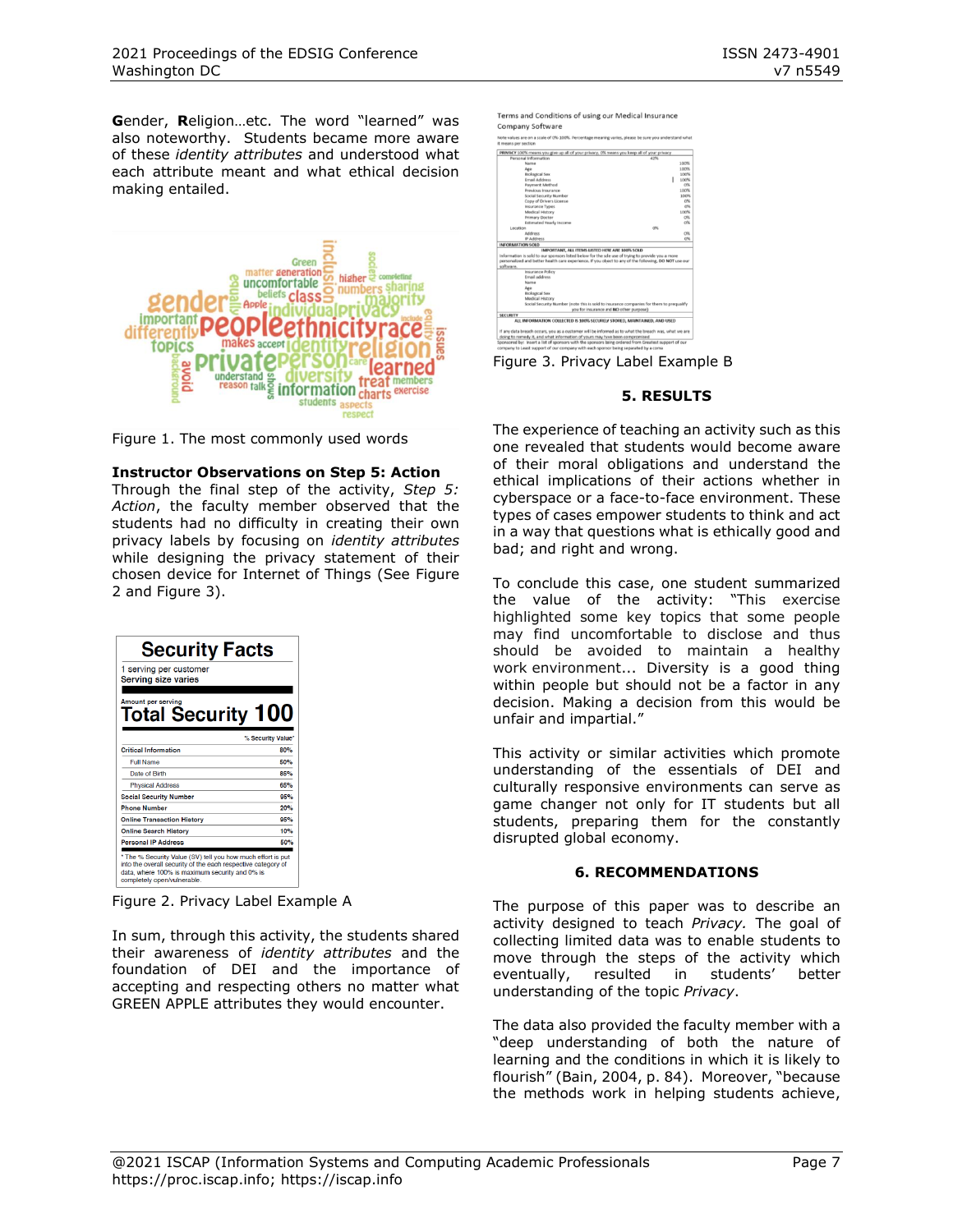students develop faith in their instructors, and that trust becomes its own force" (Bain, p. 85).

Furthermore, the data and student feedback supported course improvement. As a result, it was decided that the following areas would be added to the activity. Step 1: Emphasize DEI (through identity attributes) while linking to the topic of *Privacy*; Step 2: Add a brainstorming activity for students to identify familiar or common privacy attributes; Step 3: Allocate more time on self-reflection so students can gain a deeper understanding of the differences among peers; Step 4: Have the group demonstrate their understanding of diverse identities by writing a group reflection of what they have learned; and Step 5: Follow up with student learnings by using another case study.

This paper shared an experience of a particular class and students at a particular time. To obtain more insight into student perceptions and explain the process of student learnings *dissecting a problem*, the authors recommend that additional textual and numerical data be collected by means of using instruments such as in-depth student interviews, surveys, and/or focus group conversations. The authors also recommend that an inductive analysis such as the applied thematic analysis ([ATA], Guest, MacQueen, & Namey, 2012) be conducted to have a more "descriptive and exploratory orientation" (Guest at al., p. 7).

### **7. REFERENCES**

- ABET Accreditation (n.d.). Diversity, Equity & Inclusion. https://www.abet.org/aboutabet/diversity-equity-and-inclusion/
- Argyris, C. (1990). *Overcoming organizational defenses: Facilitating organizational learning* (1st ed.). Pearson.
- Bain, K. (2004). *What the best college teachers do*. Harvard University Press.
- Bolger, M. (2020, May 24). What's the difference between diversity, inclusion, and equity? General **Assembly.** https://generalassemb.ly/blog/diversityinclusion-equity-differences-in-meaning/
- Dixon, N. M. (1999). *The organizational learning cycle: How we can learn collectively* (2nd ed.). Gower.
- Duncan, S., Kim, M., & Soman, D. (2021). A guide to guidelines. In D. Soman & C. Yeung (Eds.), *The behaviorally informed organization* (pp. 96-110). University of Toronto Press.
- Ellet, W. (2007). *The case study handbook: How to read, discuss, and write persuasively about cases*. Harvard Business School Press.
- Guest, G., MacQueen, K. M., & Namey, E. E. (2012). *Applied thematic analysis*. Sage.
- Isaacs, W. (1999). *Dialogue: The art of thinking together*. Currency. NY.
- [Johnson,](https://pubmed.ncbi.nlm.nih.gov/?term=Johnson+SC&cauthor_id=12135971) S. C., Baxter, [L. C.,](https://pubmed.ncbi.nlm.nih.gov/?term=Baxter+LC&cauthor_id=12135971) Wilder, [L. S.,](https://pubmed.ncbi.nlm.nih.gov/?term=Wilder+LS&cauthor_id=12135971) Pipe, [J. G,](https://pubmed.ncbi.nlm.nih.gov/?term=Pipe+JG&cauthor_id=12135971) [Heiserman,](https://pubmed.ncbi.nlm.nih.gov/?term=Heiserman+JE&cauthor_id=12135971) J. E., & [Prigatano,](https://pubmed.ncbi.nlm.nih.gov/?term=Prigatano+GP&cauthor_id=12135971) G. P.(2002). Neural correlates of self‐ reflection. *Brain: A Journal of Neurology*, *125*(8), 1808–1814. <https://doi.org/10.1093/brain/awf181>
- Knowles, M. S. (1977). *The modern practice of adult education: Andragogy versus pedagogy* (8th ed.). Association Press.
- Lester. (2021). *COSC 4349: Professionalism and Ethics course syllabus*. Department of Computer Science, Sam Houston State University.
- [Ley,](http://results.learning-layers.eu/authors/#tobias-ley)T., Seitlinger, P., [Dennerlein,](http://results.learning-layers.eu/authors/#sebastian-dennerlein) S., Treasure-Jones, T., [Santos,](http://results.learning-layers.eu/authors/#patricia-santos) P., [Lex,](http://results.learning-layers.eu/authors/#elisabeth-lex) E., & [Kowald,](http://results.learning-layers.eu/authors/#dominik-kowald) D. (2016). Individual and collective learning in collaborative knowledge building. *Learning Layers*. http://results.learninglayers.eu/scenarios/individual-collectivelearning/
- Marton, F., & Säljö, R. (1976). On qualitative differences in learning: I. Outcome and process. *British Journal of Educational Psychology,46*(1),4–11. [https://doi.org/10.1111/j.20448279.1976.tb](https://doi.org/10.1111/j.20448279.1976.tb02980.x) [02980.x](https://doi.org/10.1111/j.20448279.1976.tb02980.x)
- Miller, D. L. (2021). *Honoring identities: Creating culturally responsive learning communities.* Rowman & Littlefield.
- Nissenbaum, H. (1998). *Information technology and ethics.* Routledge Encyclopedia of Philosophy. Taylor and Francis, https://www.rep.routledge.com/articles/the matic/information-technology-and-ethics/v-1. doi:10.4324/9780415249126-L121-1
- Overgaard, M. (2008). *Scholarpedia, 3*(5). [doi:10.4249/scholarpedia.4953](http://dx.doi.org/10.4249/scholarpedia.4953)
- Soman, D. (2021). The science of using behavioral science. In D. Soman & C. Yeung (Eds.), *The behaviorally informed organization* (pp. 96-110). University of Toronto Press.
- Store, D., Patton, B., Heen, S.,& Fisher, R. (1999). *Difficult conversations: How to discuss what matters most*. Penguin Books.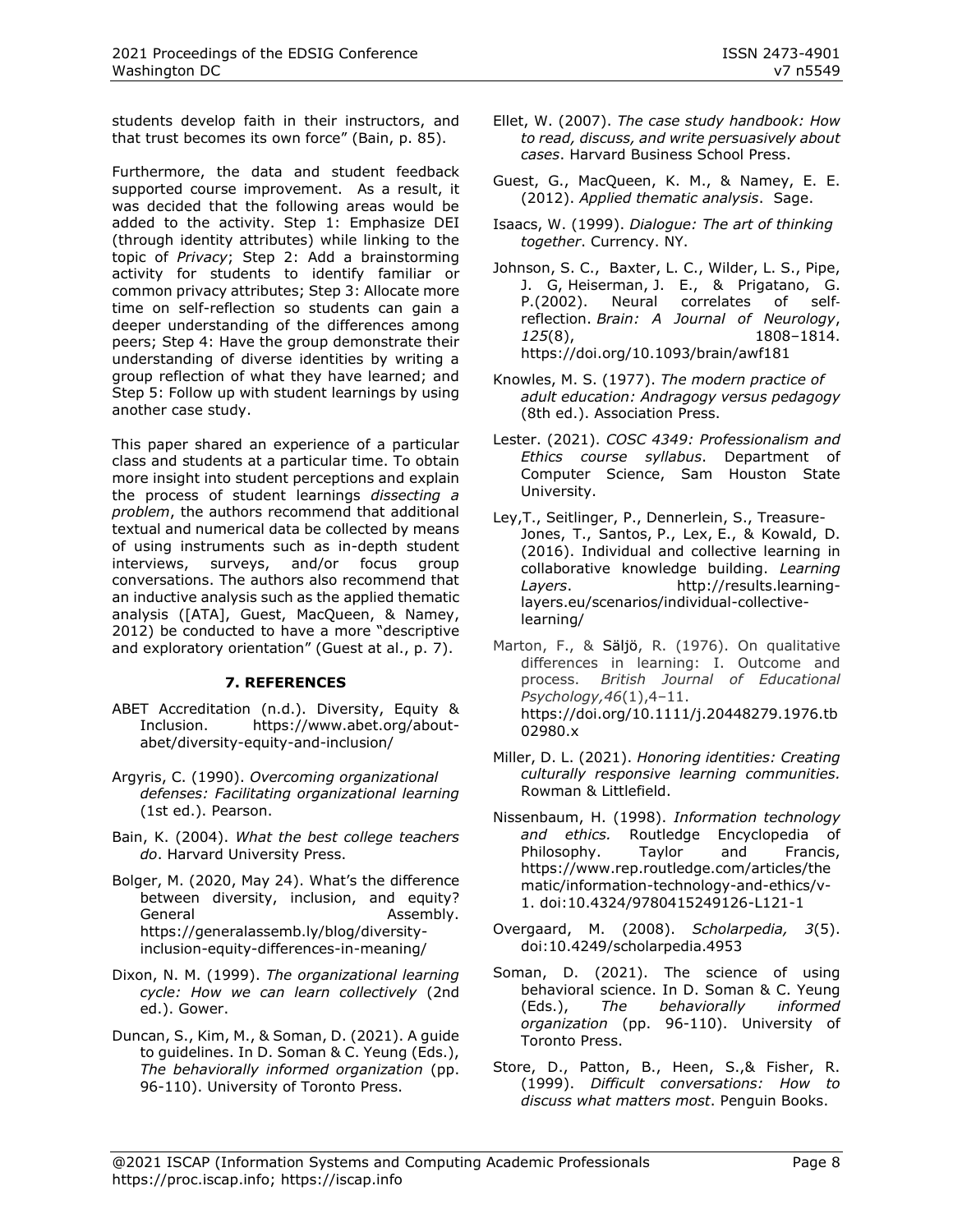Viégas, F. B., Wattenberg, M., & Feinberg, J. (2009). Participatory visualization with Wordle. http://hint.fm/papers/wordle\_final2.pdf